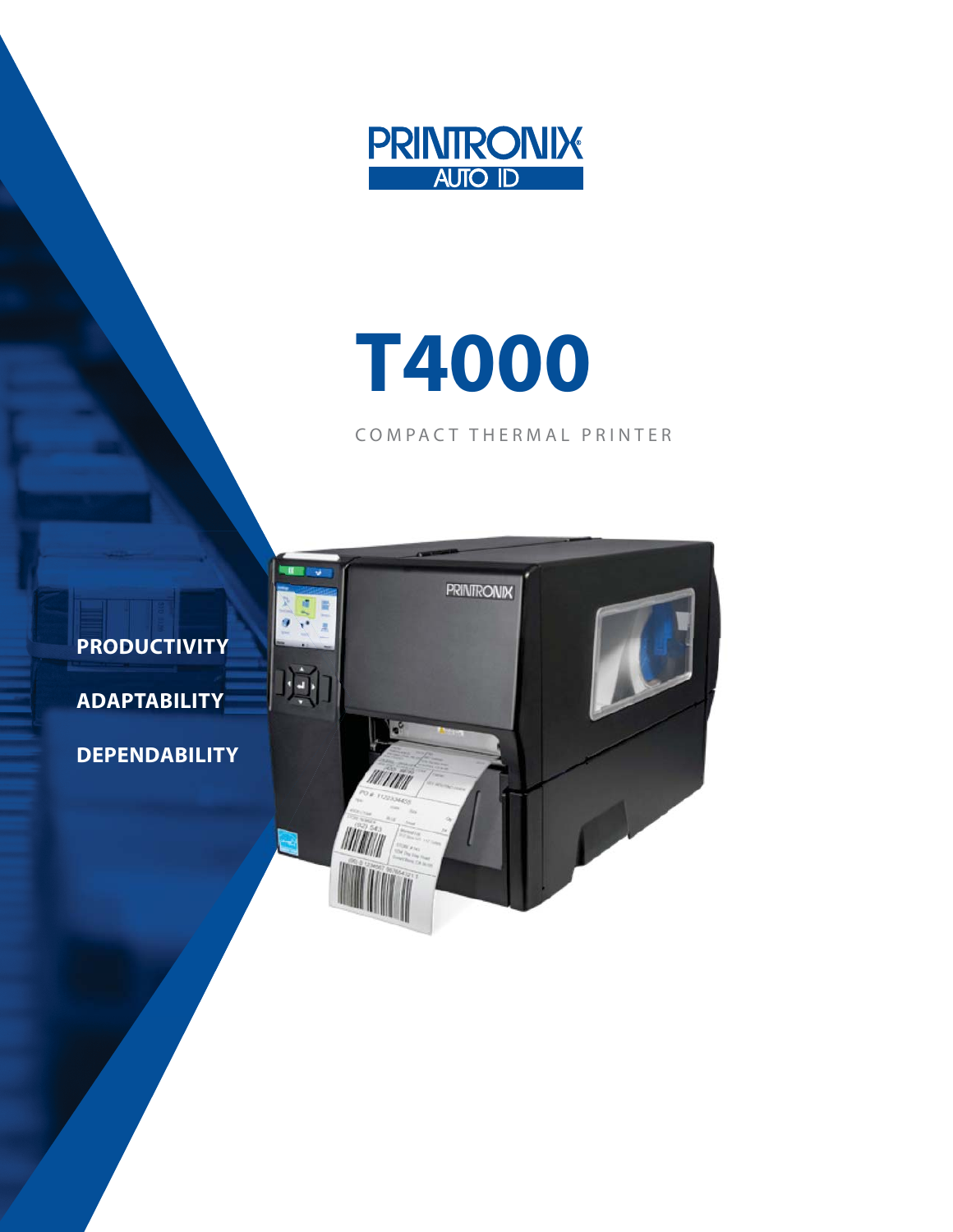



# **Small, Fast and Ready to Boost Productivity**

The T4000 is our most compact and affordable industrial printer with the ability to print 5,000 labels a day at speeds of up to 8 inches per second. If you're looking to improve productivity…look no further. The T4000 includes Printronix System Architecture (PSA), with multiple connectivity options, remote printer management tools and automated alerts to keep your enterprise, operating at optimum efficiency and productivity.



#### **ENTERPRISE-LEVEL PRODUCTIVITY**

- Industry-leading print speed of 8 ips
- Easily prints 5,000 labels a day in demanding environments
- Compatible with PrintNet Enterprise, printer management tool
- Fast ARM Cortex A-7 processor
- Automated alerts keep your enterprise efficient and productive
- Uptime is maximized with 450m ribbons and 8" label roll capacity



#### **ADAPTABLE FEATURES**

- Extensive standard connectivity: Ethernet, USB Host, USB device, serial
- Optional connectivity: Enterprise level WiFi: 802.11 a/b/g/n/ac, Bluetooth 4.2
- Enterprise-level WiFi encryption and security protocols
- 9 printer emulations for seamless integrations
- Compact size makes it a good fit for multiple industries



#### **DEPENDABLE DESIGN**

- Rugged metal enclosure with bifold side panel
- Built on Printronix System Architecture (PSA) Platform for proven dependability
- Proprietary printhead algorithms deliver high-quality barcodes
- Large LCD color screen and easyto-use control panel
- High MTBF of up to 12,000hrs
- Wide operating temperature range from 0°C to 40°C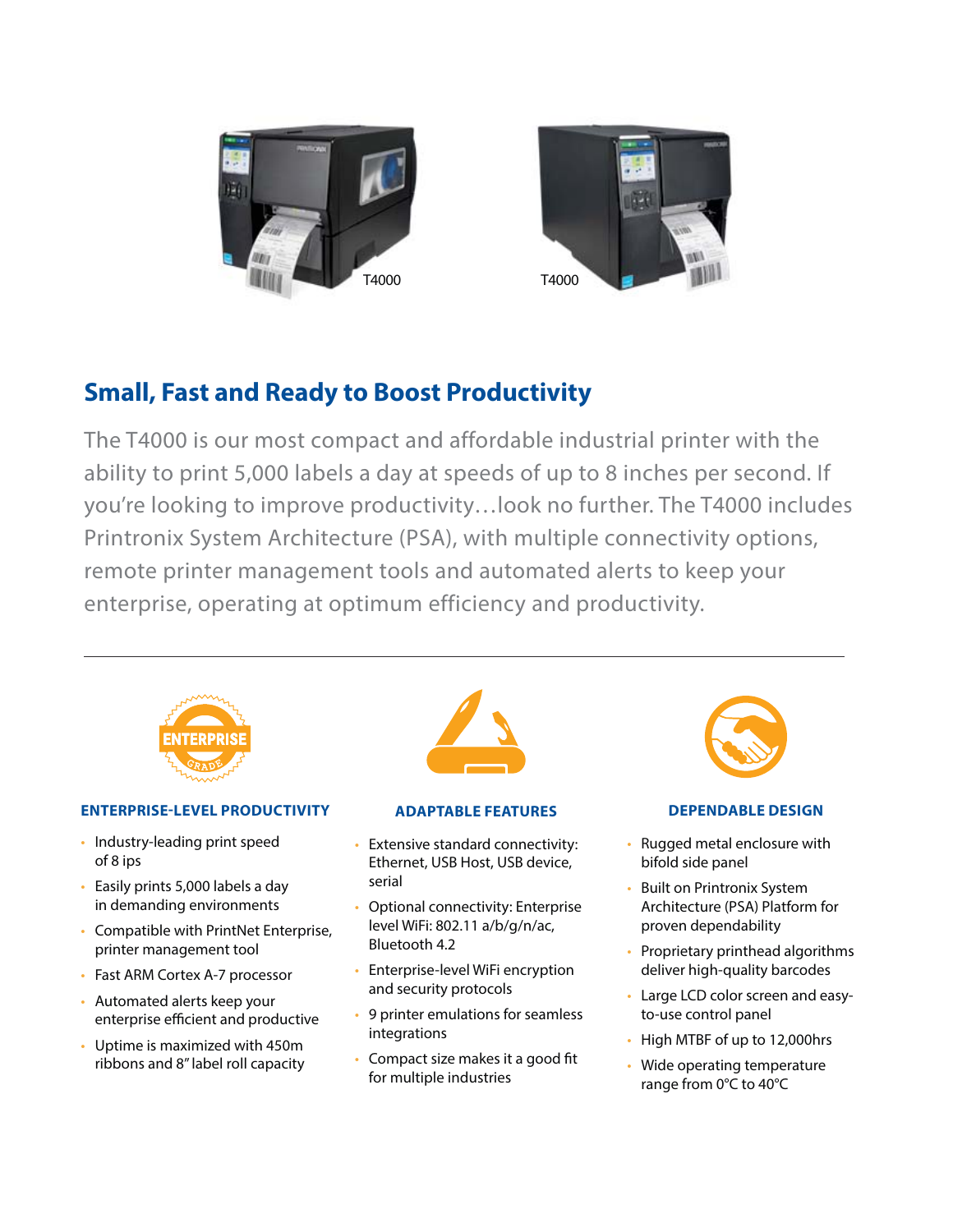#### **KEY FEATURES**



3.5" Color Display Panel with Easy Navigation Full Metal Enclosure Easy-to-Replace Printhead Bifold Door to Minimize Footprint Standard: Ethernet, USB Device, USB Host, Serial Easy Side Loading of Labels, Supports 8" Rolls

> Simple Ribbon Loading, Supports up to 450m Ribbon

Rolls

## **WHAT DOES ENTERPRISE-LEVEL PRODUCTIVITY MEAN?**

- The printer includes the tools to install, configure and troubleshoot multiple printers at once
- Printers are fast and reliable for maximum productivity
- The time required to perform day-to-day tasks has been minimized
- Includes multiple connectivity options and advanced security protocols

**NOW INCLUDED!** 

PSA is an intelligent design platform that combines advanced features with a common set of building blocks to simplify printer installation, operation, and improve productivity. Partners familiar with one Printronix printer can easily work with any of our printers**.** 

|                |                                                                  |               | <b>ENTERPRISE PRODUCTIVITY</b>                                 |                                                                               |
|----------------|------------------------------------------------------------------|---------------|----------------------------------------------------------------|-------------------------------------------------------------------------------|
|                | <b>EASE OF INSTALLATION</b>                                      |               | <b>EASE OF MAINTENANCE</b>                                     | <b>RELIABLE LABEL PRODUCTION</b>                                              |
| <b>SALES</b>   | Drop-in installation with minimal<br>setup & multiple emulations | <b>参照</b>     | Remotely troubleshoot & monitor<br>printer status              | <b>Easy to use large color LCD display</b><br>with intuitive icon-driven menu |
| <b>SAPSA</b>   | Easy to configure control panel<br>or with interactive webpage   | <b>●PSA</b>   | Push firmware & re-configure<br>printers in batches            | Fast print speed and time-to-first-<br>print                                  |
| <b>SASSING</b> | Full suite of connectivity options<br>& security protocols       | <b>OB</b> PSA | Easy printer swap with quick<br>change memory card (QCMC)      | More uptime with easy load media<br>and large ribbon rolls                    |
|                |                                                                  | <b>参PSA</b>   | Commonality of operation<br>between all Printronix<br>printers | Dependable production up to<br>5,000 labels per day                           |

#### printronixautoid.com